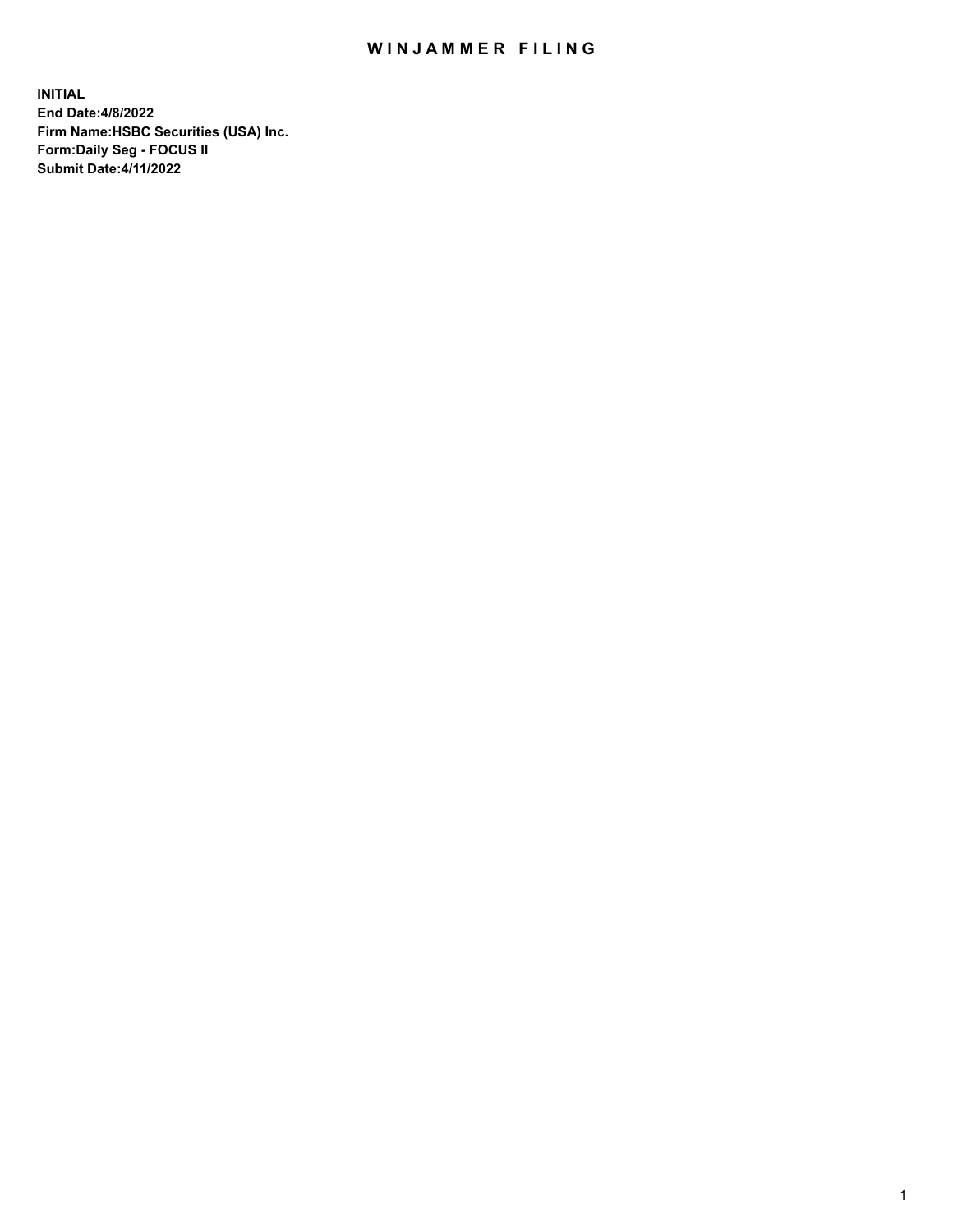**INITIAL End Date:4/8/2022 Firm Name:HSBC Securities (USA) Inc. Form:Daily Seg - FOCUS II Submit Date:4/11/2022 Daily Segregation - Cover Page**

| Name of Company                                                                                                                                                                                                                                                                                                                | <b>HSBC Securities (USA) Inc.</b>                                          |
|--------------------------------------------------------------------------------------------------------------------------------------------------------------------------------------------------------------------------------------------------------------------------------------------------------------------------------|----------------------------------------------------------------------------|
| <b>Contact Name</b>                                                                                                                                                                                                                                                                                                            | <b>Michael Vacca</b>                                                       |
| <b>Contact Phone Number</b>                                                                                                                                                                                                                                                                                                    | 212-525-7951                                                               |
| <b>Contact Email Address</b>                                                                                                                                                                                                                                                                                                   | michael.vacca@us.hsbc.com                                                  |
| FCM's Customer Segregated Funds Residual Interest Target (choose one):<br>a. Minimum dollar amount: ; or<br>b. Minimum percentage of customer segregated funds required:% ; or<br>c. Dollar amount range between: and; or<br>d. Percentage range of customer segregated funds required between:% and%.                         | 132,000,000<br>$\overline{\mathbf{0}}$<br>0 <sub>0</sub><br>0 <sub>0</sub> |
| FCM's Customer Secured Amount Funds Residual Interest Target (choose one):<br>a. Minimum dollar amount: ; or<br>b. Minimum percentage of customer secured funds required:% ; or<br>c. Dollar amount range between: and; or<br>d. Percentage range of customer secured funds required between: % and %.                         | 15,000,000<br><u>0</u><br>0 <sub>0</sub><br>0 <sub>0</sub>                 |
| FCM's Cleared Swaps Customer Collateral Residual Interest Target (choose one):<br>a. Minimum dollar amount: ; or<br>b. Minimum percentage of cleared swaps customer collateral required:% ; or<br>c. Dollar amount range between: and; or<br>d. Percentage range of cleared swaps customer collateral required between:% and%. | 83,000,000<br><u>0</u><br>00<br>00                                         |

Attach supporting documents CH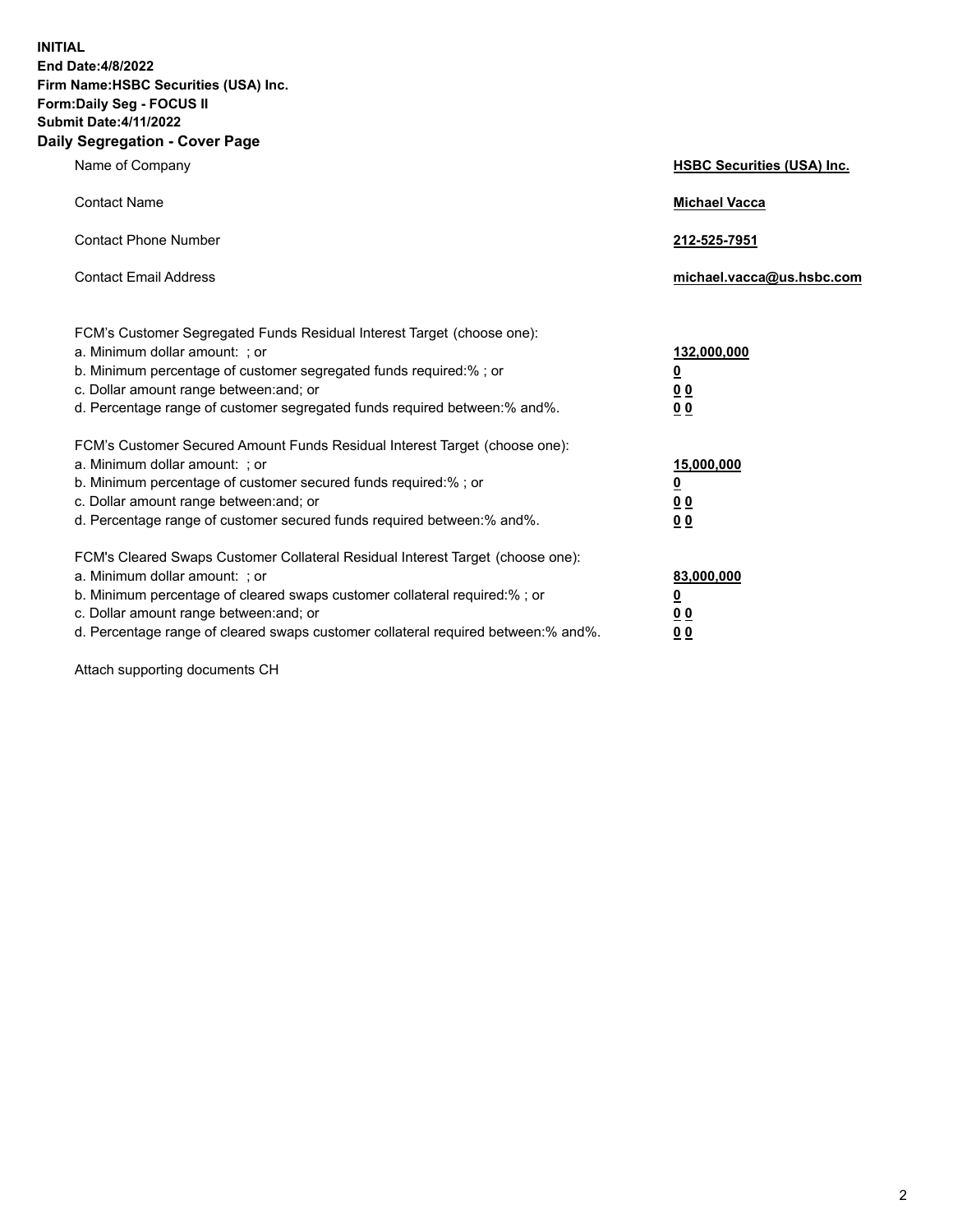**INITIAL End Date:4/8/2022 Firm Name:HSBC Securities (USA) Inc. Form:Daily Seg - FOCUS II Submit Date:4/11/2022 Daily Segregation - Secured Amounts**

Foreign Futures and Foreign Options Secured Amounts Amount required to be set aside pursuant to law, rule or regulation of a foreign government or a rule of a self-regulatory organization authorized thereunder **0** [7305] 1. Net ledger balance - Foreign Futures and Foreign Option Trading - All Customers A. Cash **96,129,149** [7315] B. Securities (at market) **51,981,232** [7317] 2. Net unrealized profit (loss) in open futures contracts traded on a foreign board of trade **24,515,720** [7325] 3. Exchange traded options a. Market value of open option contracts purchased on a foreign board of trade **0** [7335] b. Market value of open contracts granted (sold) on a foreign board of trade **0** [7337] 4. Net equity (deficit) (add lines 1. 2. and 3.) **172,626,101** [7345] 5. Account liquidating to a deficit and account with a debit balances - gross amount **48,241** [7351] Less: amount offset by customer owned securities **-38,421** [7352] **9,820** [7354] 6. Amount required to be set aside as the secured amount - Net Liquidating Equity Method (add lines 4 and 5) **172,635,921** [7355] 7. Greater of amount required to be set aside pursuant to foreign jurisdiction (above) or line 6. **172,635,921** [7360] FUNDS DEPOSITED IN SEPARATE REGULATION 30.7 ACCOUNTS 1. Cash in banks A. Banks located in the United States **14,282,951** [7500] B. Other banks qualified under Regulation 30.7 **0** [7520] **14,282,951** [7530] 2. Securities A. In safekeeping with banks located in the United States **51,981,232** [7540] B. In safekeeping with other banks qualified under Regulation 30.7 **0** [7560] **51,981,232** [7570] 3. Equities with registered futures commission merchants A. Cash **0** [7580] B. Securities **0** [7590] C. Unrealized gain (loss) on open futures contracts **0** [7600] D. Value of long option contracts **0** [7610] E. Value of short option contracts **0** [7615] **0** [7620] 4. Amounts held by clearing organizations of foreign boards of trade A. Cash **0** [7640] B. Securities **0** [7650] C. Amount due to (from) clearing organization - daily variation **0** [7660] D. Value of long option contracts **0** [7670] E. Value of short option contracts **0** [7675] **0** [7680] 5. Amounts held by members of foreign boards of trade A. Cash **122,140,581** [7700] B. Securities **0** [7710] C. Unrealized gain (loss) on open futures contracts **24,515,720** [7720] D. Value of long option contracts **0** [7730] E. Value of short option contracts **0** [7735] **146,656,301** [7740] 6. Amounts with other depositories designated by a foreign board of trade **0** [7760] 7. Segregated funds on hand **0** [7765] 8. Total funds in separate section 30.7 accounts **212,920,484** [7770] 9. Excess (deficiency) Set Aside for Secured Amount (subtract line 7 Secured Statement Page 1 from Line 8) **40,284,563** [7380] 10. Management Target Amount for Excess funds in separate section 30.7 accounts **15,000,000** [7780] 11. Excess (deficiency) funds in separate 30.7 accounts over (under) Management Target **25,284,563** [7785]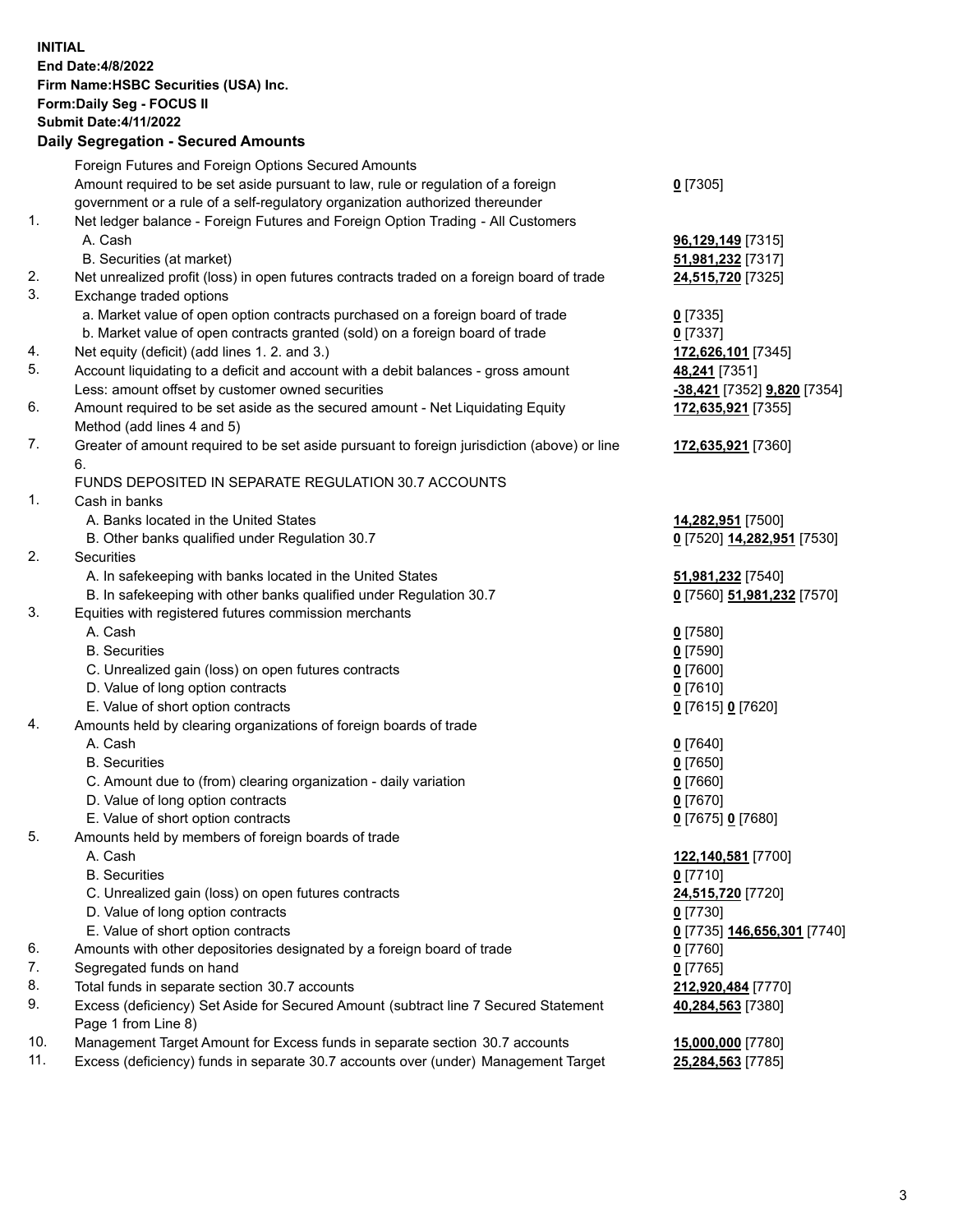| <b>INITIAL</b> | <b>End Date:4/8/2022</b><br>Firm Name: HSBC Securities (USA) Inc.<br>Form: Daily Seg - FOCUS II<br><b>Submit Date: 4/11/2022</b><br>Daily Segregation - Segregation Statement |                                           |
|----------------|-------------------------------------------------------------------------------------------------------------------------------------------------------------------------------|-------------------------------------------|
|                | SEGREGATION REQUIREMENTS(Section 4d(2) of the CEAct)                                                                                                                          |                                           |
| 1.             | Net ledger balance                                                                                                                                                            |                                           |
|                | A. Cash                                                                                                                                                                       | 2,428,694,989 [7010]                      |
|                | B. Securities (at market)                                                                                                                                                     | 1,166,210,866 [7020]                      |
| 2.             | Net unrealized profit (loss) in open futures contracts traded on a contract market                                                                                            | -236,814,961 [7030]                       |
| 3.             | Exchange traded options                                                                                                                                                       |                                           |
|                | A. Add market value of open option contracts purchased on a contract market                                                                                                   | 4,780,480,706 [7032]                      |
|                | B. Deduct market value of open option contracts granted (sold) on a contract market                                                                                           | -984,999,750 [7033]                       |
| 4.             | Net equity (deficit) (add lines 1, 2 and 3)                                                                                                                                   | 7,153,571,850 [7040]                      |
| 5.             | Accounts liquidating to a deficit and accounts with                                                                                                                           |                                           |
|                | debit balances - gross amount                                                                                                                                                 | 39,813,708 [7045]                         |
|                | Less: amount offset by customer securities                                                                                                                                    | <u>-39,813,708</u> [7047] <u>0</u> [7050] |
| 6.             | Amount required to be segregated (add lines 4 and 5)                                                                                                                          | 7,153,571,850 [7060]                      |
|                | FUNDS IN SEGREGATED ACCOUNTS                                                                                                                                                  |                                           |
| 7.             | Deposited in segregated funds bank accounts                                                                                                                                   |                                           |
|                | A. Cash                                                                                                                                                                       | 9,406,409 [7070]                          |
|                | B. Securities representing investments of customers' funds (at market)                                                                                                        | $0$ [7080]                                |
|                | C. Securities held for particular customers or option customers in lieu of cash (at<br>market)                                                                                | 256,535,577 [7090]                        |
| 8.             | Margins on deposit with derivatives clearing organizations of contract markets                                                                                                |                                           |
|                | A. Cash                                                                                                                                                                       | 2,311,072,896 [7100]                      |
|                | B. Securities representing investments of customers' funds (at market)                                                                                                        | 174,269,799 [7110]                        |
|                | C. Securities held for particular customers or option customers in lieu of cash (at<br>market)                                                                                | 834,391,612 [7120]                        |
| 9.             | Net settlement from (to) derivatives clearing organizations of contract markets                                                                                               | -159,912,127 [7130]                       |
| 10.            | Exchange traded options                                                                                                                                                       |                                           |
|                | A. Value of open long option contracts                                                                                                                                        | 4,780,480,706 [7132]                      |
|                | B. Value of open short option contracts                                                                                                                                       | -984,999,750 [7133]                       |
| 11.            | Net equities with other FCMs                                                                                                                                                  |                                           |
|                | A. Net liquidating equity                                                                                                                                                     | 260,190 [7140]                            |
|                | B. Securities representing investments of customers' funds (at market)                                                                                                        | $0$ [7160]                                |
|                | C. Securities held for particular customers or option customers in lieu of cash (at                                                                                           | 22,843,750 [7170]                         |
|                | market)                                                                                                                                                                       |                                           |
| 12.            | Segregated funds on hand                                                                                                                                                      | 52,439,927 [7150]                         |
| 13.            | Total amount in segregation (add lines 7 through 12)                                                                                                                          | 7,296,788,989 [7180]                      |
| 14.            | Excess (deficiency) funds in segregation (subtract line 6 from line 13)                                                                                                       | 143,217,139 [7190]                        |
| 15.            | Management Target Amount for Excess funds in segregation                                                                                                                      | 132,000,000 [7194]                        |

16. Excess (deficiency) funds in segregation over (under) Management Target Amount Excess

**11,217,139** [7198]